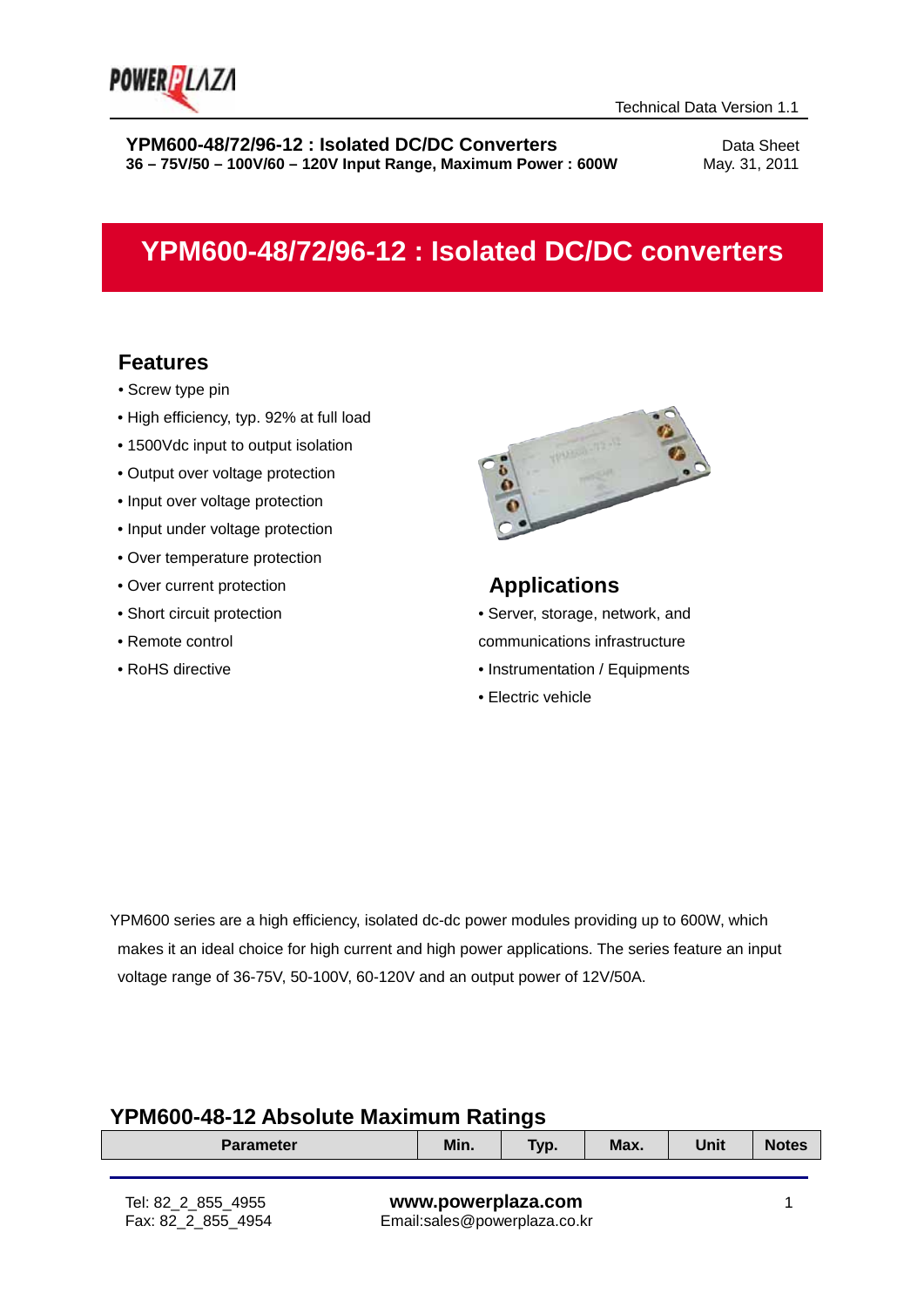

| Input voltage continuous          |       | $\overline{\phantom{0}}$ | 80  | Vdc        |  |
|-----------------------------------|-------|--------------------------|-----|------------|--|
| Operating temp. (Baseplate temp.) | $-40$ |                          | 95  | $\sim$     |  |
| Storage temperature               | $-40$ |                          | 125 | $\sim$     |  |
| I/O isolation voltage             | -     | 1500                     |     | <b>VDC</b> |  |

Stresses in excess of the absolute maximum ratings can cause permanent damage to the device.

# **YPM600-48-12 Electrical Specifications**

Ta=25℃, Vin=48Vdc unless otherwise noted.

### **Input Characteristics**

| <b>Parameter</b>                         | <b>Symbol</b> | Min. | Typ. | Max. | <b>Unit</b> |
|------------------------------------------|---------------|------|------|------|-------------|
| Operating voltage range                  | Vin           | 36   | 48   | 75   | Vdc         |
| Input under voltage lockout              |               |      |      |      |             |
| Turn-on threshold                        |               |      | 32.8 |      | Vdc         |
| Turn-off threshold                       |               |      | 30.5 |      | Vdc         |
| Input over-voltage protection            |               |      |      |      |             |
| Turn-on threshold                        |               |      | 78   |      | Vdc         |
| Turn-off threshold                       |               |      | 83   |      | Vdc         |
| Disabled input current                   |               |      | 9    |      | mA          |
| (Remote on/off control, module disabled) |               |      |      |      |             |
| No load input current                    |               |      | 426  |      | mA          |
| $($ lo = 0, Module enabled $)$           |               |      |      |      |             |
| Maximum Input current                    |               |      |      |      |             |
| $(Vin = Vin, min, Io = Io, max)$         | lin           |      | 18.6 |      | A           |
| Input reflected ripple current           |               |      | 0.2  |      | A           |
| $(lo = Io, max)$                         |               |      |      |      |             |

### **Output Characteristics**

| <b>Parameter</b> | Symbol | Min | <b>Typ</b> | <b>Max</b> | Unit |
|------------------|--------|-----|------------|------------|------|
|                  |        |     |            |            |      |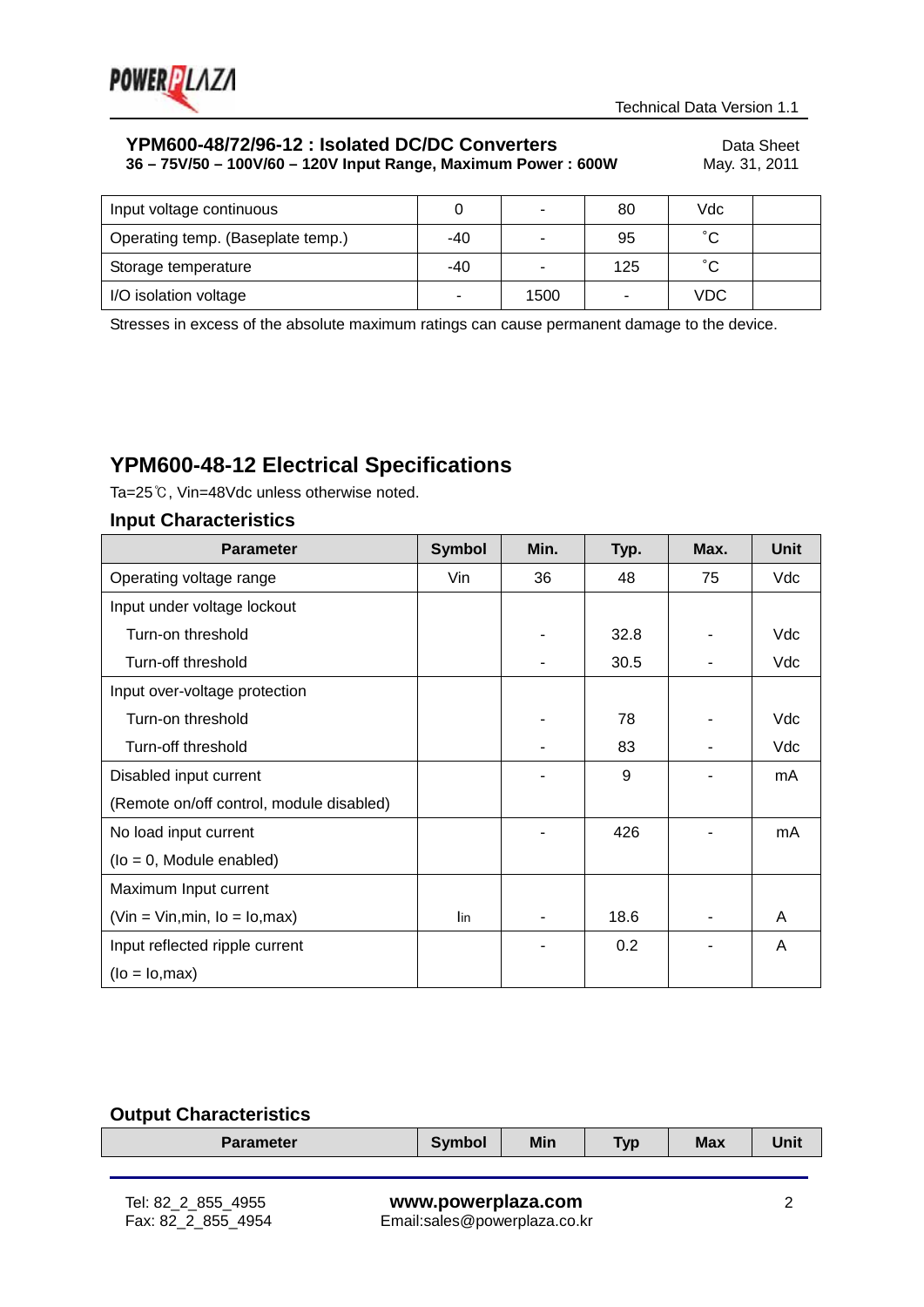

# **YPM600-48/72/96-12 : Isolated DC/DC Converters** Data Sheet<br>36 - 75V/50 - 100V/60 - 120V Input Range, Maximum Power : 600W May. 31, 2011

**36 – 75V/50 – 100V/60 – 120V Input Range, Maximum Power: 600W** 

| Output voltage set point                                | Vo |          | 12        |      | V       |
|---------------------------------------------------------|----|----------|-----------|------|---------|
| Output regulation;                                      |    |          |           |      |         |
| - Line regulation(Vin=Vin, min to Vin, max)             |    |          |           | ±0.5 | $\%$    |
| - Load regulation(lo=lo, mim to lo, max)                |    |          |           | ±0.5 | ℅       |
| Output current                                          | lo | $\Omega$ |           | 50   | A       |
| Output current limit(Automatic recovery)                |    | 105      |           |      | ℅       |
| Output ripple and noise,                                |    |          |           |      |         |
| ( $Io = Io, max, 1\mu F$ ceramic + 15 $\mu F$ tantalum, |    |          |           |      |         |
| Bandwidth: 20MHz)                                       |    |          |           | 120  | mV      |
| Efficiency (Vin = $48V$ , 100% Load)                    |    |          | 91.2      |      | $\%$    |
| Dynamic load response                                   |    |          |           |      |         |
| (Load change from $I_0$ = 50% to 75 %, 75%              |    |          |           |      |         |
| to 50% of lo, max, Slew rate = $0.2A/\mu s$ )           |    |          | $\pm$ 594 |      | mV      |
| Recovery time(within 1% of Vo, nom)                     |    |          |           |      |         |
| (Load change from $I_0$ = 50% to 75 %, 75%              |    |          |           |      |         |
| to 50% of lo, max, Slew rate = $0.2A/\mu s$ )           |    |          | 92        |      | $\mu$ s |
| <b>Output Over-voltage Protection</b>                   |    |          | 125       |      | $\%$    |
| Start-up time (lo=lo, max, Vin : on)                    |    |          | 49.6      |      | ms      |
| Turn-on overshoot                                       |    |          | 0         | 2    | %       |

# **General Specifications**

| <b>Parameter</b>                        | <b>Symbol</b> | <b>Min</b>                     | <b>Typ</b>                | <b>Max</b> | Unit       |  |  |
|-----------------------------------------|---------------|--------------------------------|---------------------------|------------|------------|--|--|
| <b>Switching Frequency</b>              |               |                                | 330                       |            | <b>KHz</b> |  |  |
| Remote control pin voltage              |               |                                |                           |            |            |  |  |
| On                                      |               |                                | Short Vin- or 0 to 0.5Vdc | Vdc        |            |  |  |
| Off                                     |               | Open or 4.5 to 15Vdc           | Vdc                       |            |            |  |  |
| Over-temperature protection (Baseplate) |               |                                | 100                       |            | ℃          |  |  |
| Over-temperature accuracy               |               |                                | $\pm 3$                   |            | ົໂ         |  |  |
| <b>Dimensions</b>                       |               | $186.5 \times 75 \times 18.75$ |                           |            | mm         |  |  |
| Weight                                  |               |                                |                           |            | g          |  |  |

# **Characteristic Curves**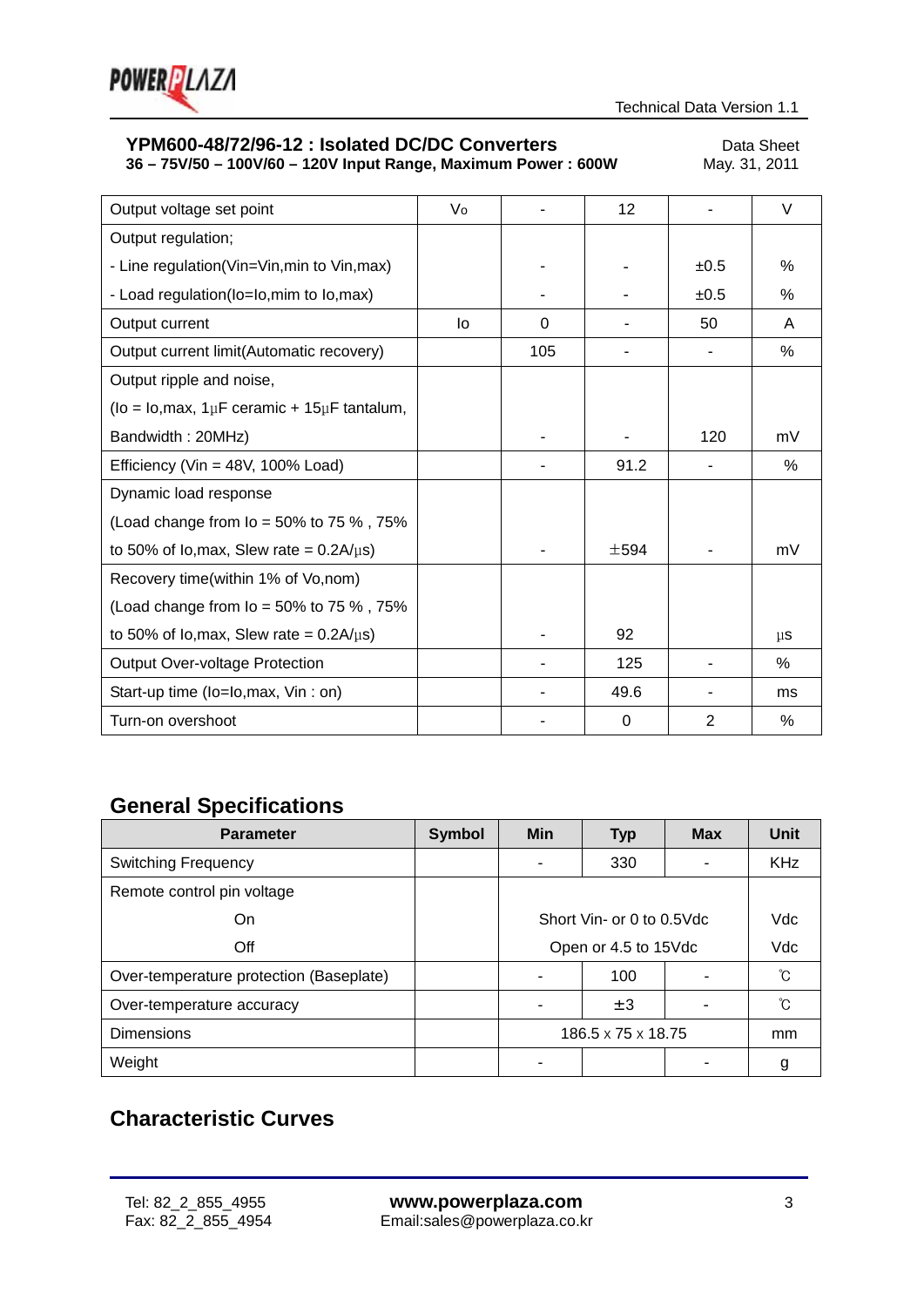

### **Efficiency**



[Fig. 1] Efficiency for 36V, 48V, 75V input voltage at 25℃

### **Output Load Transient Response**



[Fig. 3] Load step: 50%-75-50% of Io, di/dt= 0.2A/us (CH3: 500mV/div, CH4: 10A/div, 0.5ms/div)

### **Start-up from Input Voltage**



[Fig.5] Ch4: Vo, Ch3: Input voltage(20ms/div)

### **Power Dissipation**



[Fig. 2] Power dissipation for 36V, 48V, 75V input voltage at 25℃

### **Output Ripple/Noise**



[Fig. 4] Output ripple & Noise (100mV/div)

# **Input Reflect Ripple Current**

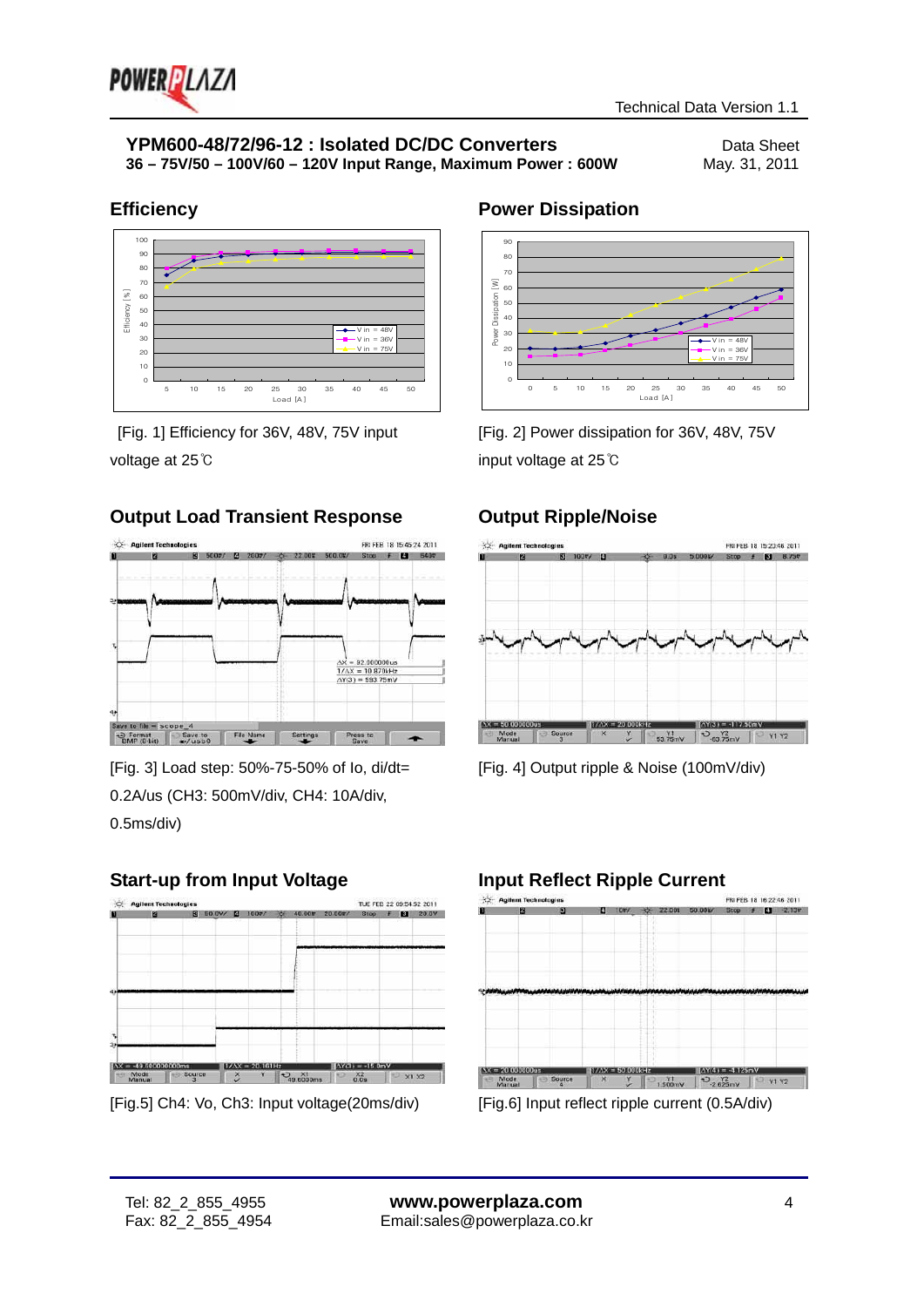

# **YPM600-48/72/96-12 : Isolated DC/DC Converters**<br>36 - 75V/50 - 100V/60 - 120V Input Range, Maximum Power : 600W May. 31, 2011

**36 – 75V/50 – 100V/60 – 120V Input Range, Maximum Power : 600W** 

### **YPM600-72-12 Absolute Maximum Ratings**

| <b>Parameter</b>                  | Min.  | Typ. | Max. | Unit       | <b>Notes</b> |
|-----------------------------------|-------|------|------|------------|--------------|
| Input voltage continuous          |       | -    | 100  | Vdc        |              |
| Operating temp. (Baseplate temp.) | $-40$ |      | 95   | °С         |              |
| Storage temperature               | $-40$ |      | 125  | °С         |              |
| I/O isolation voltage             |       | 1500 | ۰    | <b>VDC</b> |              |

Stresses in excess of the absolute maximum ratings can cause permanent damage to the device.

# **YPM600-72-12 Electrical Specifications**

Ta=25℃, Vin=72Vdc unless otherwise noted.

### **Input Characteristics**

| <b>Parameter</b>                         | <b>Symbol</b> | Min. | Typ. | Max. | <b>Unit</b> |
|------------------------------------------|---------------|------|------|------|-------------|
| Operating voltage range                  | Vin           | 50   | 72   | 100  | Vdc         |
| Input under voltage lockout              |               |      |      |      |             |
| Turn-on threshold                        |               |      | 45.5 |      | Vdc         |
| Turn-off threshold                       |               |      | 43.5 |      | Vdc         |
| Input over-voltage protection            |               |      |      |      |             |
| Turn-on threshold                        |               |      | 97   |      | Vdc         |
| Turn-off threshold                       |               |      | 104  |      | Vdc         |
| Disabled input current                   |               |      | 9    |      | mA          |
| (Remote on/off control, module disabled) |               |      |      |      |             |
| No load input current                    |               |      | 247  |      | mA          |
| $($ lo = 0, Module enabled $)$           |               |      |      |      |             |
| Maximum Input current                    |               |      |      |      |             |
| $(Vin = Vin, min, Io = Io, max)$         | lin           |      | 13.2 |      | A           |
| Input reflected ripple current           |               |      | 0.6  |      | A           |
| $(lo = Io, max)$                         |               |      |      |      |             |

### **Output Characteristics**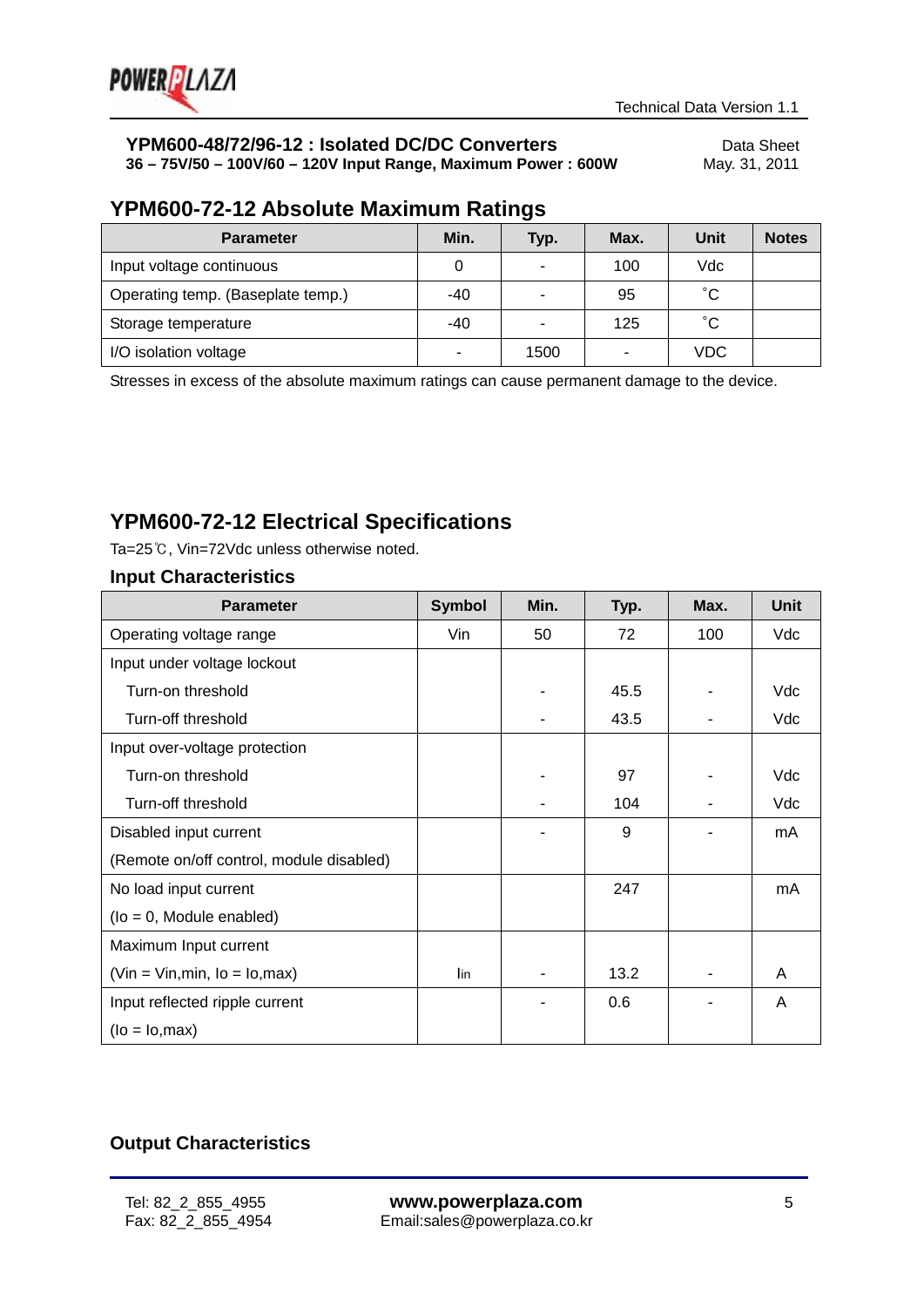

# **YPM600-48/72/96-12 : Isolated DC/DC Converters** Data Sheet<br>36 - 75V/50 - 100V/60 - 120V Input Range, Maximum Power : 600W May. 31, 2011

**36 – 75V/50 – 100V/60 – 120V Input Range, Maximum Power: 600W** 

| <b>Parameter</b>                                              | <b>Symbol</b> | Min      | <b>Typ</b> | <b>Max</b>     | Unit    |
|---------------------------------------------------------------|---------------|----------|------------|----------------|---------|
| Output voltage set point                                      | Vo            |          | 12         |                | V       |
| Output regulation;                                            |               |          |            |                |         |
| - Line regulation(Vin=Vin, min to Vin, max)                   |               |          |            | ±0.5           | $\%$    |
| - Load regulation(lo=lo, mim to lo, max)                      |               |          |            | ±0.5           | $\%$    |
| Output current                                                | lo            | $\Omega$ |            | 50             | A       |
| Output current limit(Automatic recovery)                      |               | 105      |            | ٠              | ℅       |
| Output ripple and noise,                                      |               |          |            |                |         |
| ( $I_0 = I_0$ , max, $1 \mu F$ ceramic + $15 \mu F$ tantalum, |               |          |            |                |         |
| Bandwidth: 20MHz)                                             |               |          |            | 120            | mV      |
| Efficiency (Vin = $48V$ , 100% Load)                          |               |          | 92.1       |                | $\%$    |
| Dynamic load response                                         |               |          |            |                |         |
| (Load change from $I_0 = 50\%$ to 75 %, 75%                   |               |          |            |                |         |
| to 50% of lo, max, Slew rate = $0.1A/\mu s$ )                 |               |          | 537        |                | mV      |
| Recovery time(within 1% of Vo, nom)                           |               |          |            |                |         |
| (Load change from $I_0 = 50\%$ to 75 %, 75%                   |               |          |            |                |         |
| to 50% of lo, max, Slew rate = $0.1A/\mu s$ )                 |               |          | 156        |                | $\mu$ s |
| <b>Output Over-voltage Protection</b>                         |               |          | 125        |                | %       |
| Start-up time (lo=lo, max, Vin : on)                          |               |          | 50         |                | ms      |
| Turn-on overshoot                                             |               |          | 0          | $\overline{2}$ | $\%$    |

# **General Specifications**

| <b>Parameter</b>                        | <b>Symbol</b> | <b>Min</b>                     | <b>Typ</b>                | <b>Max</b> | Unit       |  |  |
|-----------------------------------------|---------------|--------------------------------|---------------------------|------------|------------|--|--|
| <b>Switching Frequency</b>              |               |                                | 165                       |            | <b>KHz</b> |  |  |
| Remote control pin voltage              |               |                                |                           |            |            |  |  |
| On                                      |               |                                | Short Vin- or 0 to 0.5Vdc | <b>Vdc</b> |            |  |  |
| Off                                     |               | Open or 4.5 to 15Vdc           | Vdc                       |            |            |  |  |
| Over-temperature protection (Baseplate) |               |                                | 100                       |            | ົໂ         |  |  |
| Over-temperature accuracy               |               |                                | $\pm 3$                   |            | ົໂ         |  |  |
| <b>Dimensions</b>                       |               | $186.5 \times 75 \times 18.75$ |                           |            | mm         |  |  |
| Weight                                  |               |                                |                           |            | g          |  |  |

# **Characteristic Curves**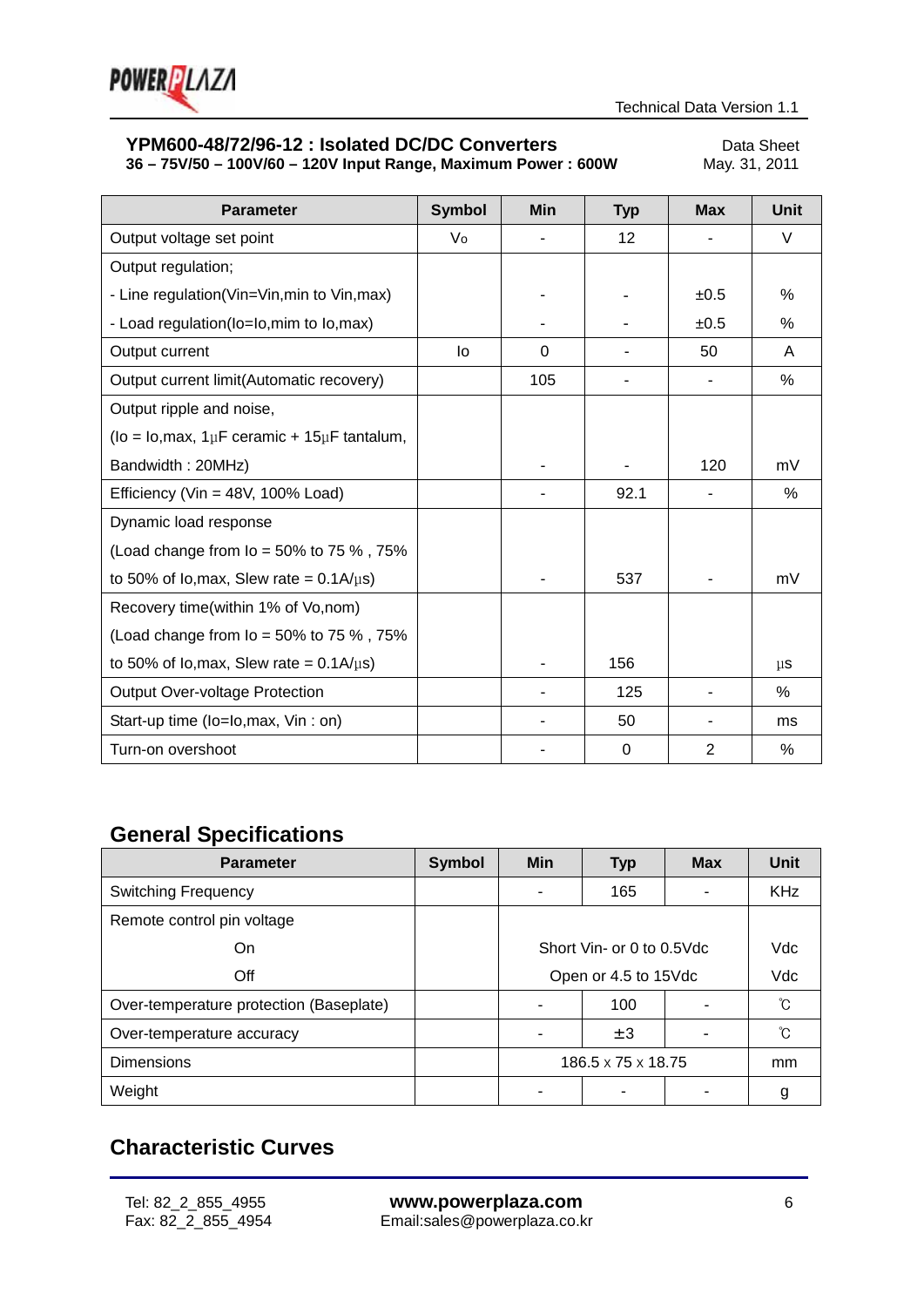

### **Efficiency**



[Fig.7] Efficiency for 36V, 48V, 75V input voltage at 25℃

### **Output Load Transient Response**



[Fig. 9] Load step: 50%-75-50% of Io, di/dt= 0.2A/us (CH3: 500mV/div, CH4: 10A/div, 0.5ms/div)

### **Start-up from Input Voltage**



<sup>[</sup>Fig.11] Ch4: Vo, Ch3: Input voltage(20ms/div)

# **Power Dissipation**



[Fig.8] Power dissipation for 36V, 48V, 75V input voltage at 25℃

### **Ripple/Noise**



[Fig. 10] Output ripple & noise (100mV/div)

# **Input Reflect Ripple Current**



[Fig.12] Input reflect ripple current(0.5A/div)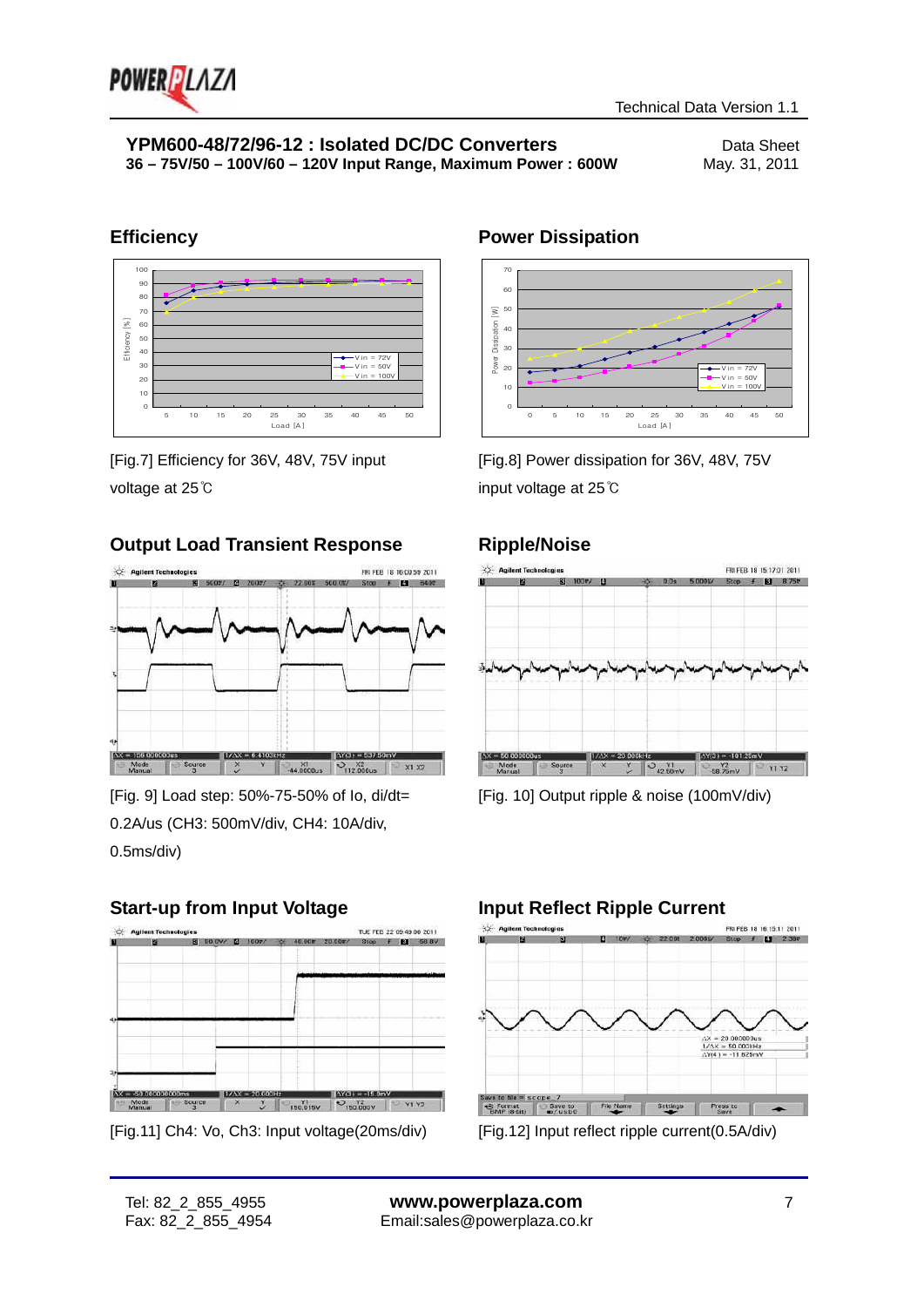

# **YPM600-48/72/96-12 : Isolated DC/DC Converters**<br>36 - 75V/50 - 100V/60 - 120V Input Range, Maximum Power : 600W May. 31, 2011

**36 – 75V/50 – 100V/60 – 120V Input Range, Maximum Power : 600W** 

# **YPM600-96-12 Absolute Maximum Ratings**

| <b>Parameter</b>                  | Min.  | Typ. | Max.           | Unit         | <b>Notes</b> |
|-----------------------------------|-------|------|----------------|--------------|--------------|
| Input voltage continuous          |       | ۰    | 120            | Vdc          |              |
| Operating temp. (Baseplate temp.) | $-40$ |      | 95             | $^{\circ}$ C |              |
| Storage temperature               | $-40$ |      | 125            | $^{\circ}$ C |              |
| I/O isolation voltage             | -     | 1500 | $\blacksquare$ | <b>VDC</b>   |              |

Stresses in excess of the absolute maximum ratings can cause permanent damage to the device.

# **YPM600-96-12 Electrical Specifications**

Ta=25℃, Vin=96Vdc unless otherwise noted.

| <b>Parameter</b>                         | <b>Symbol</b> | Min. | Typ. | Max. | <b>Unit</b> |
|------------------------------------------|---------------|------|------|------|-------------|
| Operating voltage range                  | Vin           | 60   | 96   | 120  | Vdc         |
| Input under voltage lockout              |               |      |      |      |             |
| Turn-on threshold                        |               |      | 56.3 |      | Vdc         |
| Turn-off threshold                       |               |      | 53.5 |      | Vdc         |
| Input over-voltage protection            |               |      |      |      |             |
| Turn-on threshold                        |               |      |      |      | Vdc         |
| Turn-off threshold                       |               |      |      |      | Vdc         |
| Disabled input current                   |               |      | 9    |      | mA          |
| (Remote on/off control, module disabled) |               |      |      |      |             |
| No load input current                    |               |      | 200  |      | mA          |
| $($ lo = 0, Module enabled $)$           |               |      |      |      |             |
| Maximum Input current                    |               |      |      |      |             |
| $(Vin = Vin, min, Io = Io, max)$         | lin           |      | 6.34 |      | A           |
| Input reflected ripple current           |               |      | 1    |      | A           |
| $(lo = Io, max)$                         |               |      |      |      |             |

### **Input Characteristics**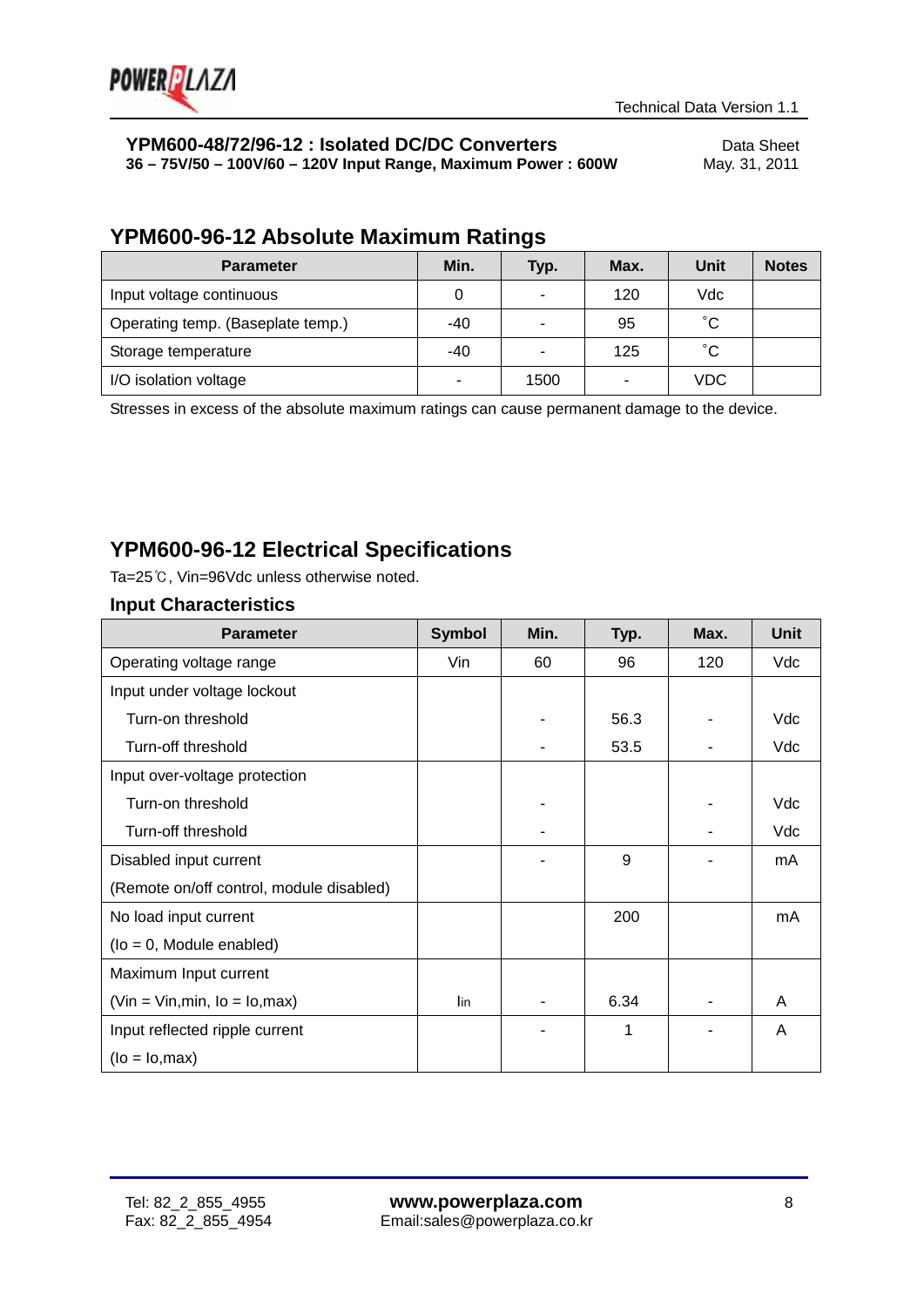

# **YPM600-48/72/96-12 : Isolated DC/DC Converters** Data Sheet<br>36 - 75V/50 - 100V/60 - 120V Input Range, Maximum Power : 600W May. 31, 2011

**36 – 75V/50 – 100V/60 – 120V Input Range, Maximum Power: 600W** 

# **Output Characteristics**

| <b>Parameter</b>                                        | <b>Symbol</b> | Min | <b>Typ</b> | <b>Max</b> | <b>Unit</b> |
|---------------------------------------------------------|---------------|-----|------------|------------|-------------|
| Output voltage set point                                | Vo            |     | 12         |            | V           |
| Output regulation;                                      |               |     |            |            |             |
| - Line regulation(Vin=Vin, min to Vin, max)             |               |     |            | ±0.5       | $\%$        |
| - Load regulation(lo=lo, mim to lo, max)                |               |     |            | ±0.5       | $\%$        |
| Output current                                          | lo            | 0   |            | 50         | A           |
| Output current limit(Automatic recovery)                |               | 105 |            |            | %           |
| Output ripple and noise,                                |               |     |            |            |             |
| (lo = lo, max, $1 \mu$ F ceramic + $15 \mu$ F tantalum, |               |     |            |            |             |
| Bandwidth: 20MHz)                                       |               |     |            | 120        | mV          |
| Efficiency (Vin = 48V, 100% Load)                       |               |     | 91.9       |            | %           |
| Dynamic load response                                   |               |     |            |            |             |
| (Load change from $I_o = 50\%$ to 75 %, 75%             |               |     |            |            |             |
| to 50% of lo, max, Slew rate = $0.2A/\mu s$ )           |               |     | 594        |            | mV          |
| Recovery time(within 1% of Vo, nom)                     |               |     |            |            |             |
| (Load change from $I_0 = 50\%$ to 75 %, 75%             |               |     |            |            |             |
| to 50% of lo, max, Slew rate = $0.2A/\mu s$ )           |               |     | 92         |            | $\mu$ s     |
| <b>Output Over-voltage Protection</b>                   |               |     | 125        |            | $\%$        |
| Start-up time (lo=lo, max, Vin : on)                    |               |     | 49.6       |            | ms          |
| Turn-on overshoot                                       |               |     | 0          |            | %           |

# **General Specifications**

| <b>Parameter</b>                        | <b>Symbol</b> | Min                            | <b>Typ</b> | <b>Max</b> | Unit       |
|-----------------------------------------|---------------|--------------------------------|------------|------------|------------|
| <b>Switching Frequency</b>              |               |                                | 165        |            | <b>KHz</b> |
| Remote control pin voltage              |               |                                |            |            |            |
| On                                      |               | Short Vin- or 0 to 0.5Vdc      |            |            | <b>Vdc</b> |
| Off                                     |               | Open or 4.5 to 15Vdc           |            |            | Vdc        |
| Over-temperature protection (Baseplate) |               |                                | 100        |            | ົໂ         |
| Over-temperature accuracy               |               |                                | $\pm 3$    |            | ົົໂ        |
| <b>Dimensions</b>                       |               | $186.7 \times 75 \times 18.75$ |            |            | mm         |
| Weight                                  |               |                                |            |            | g          |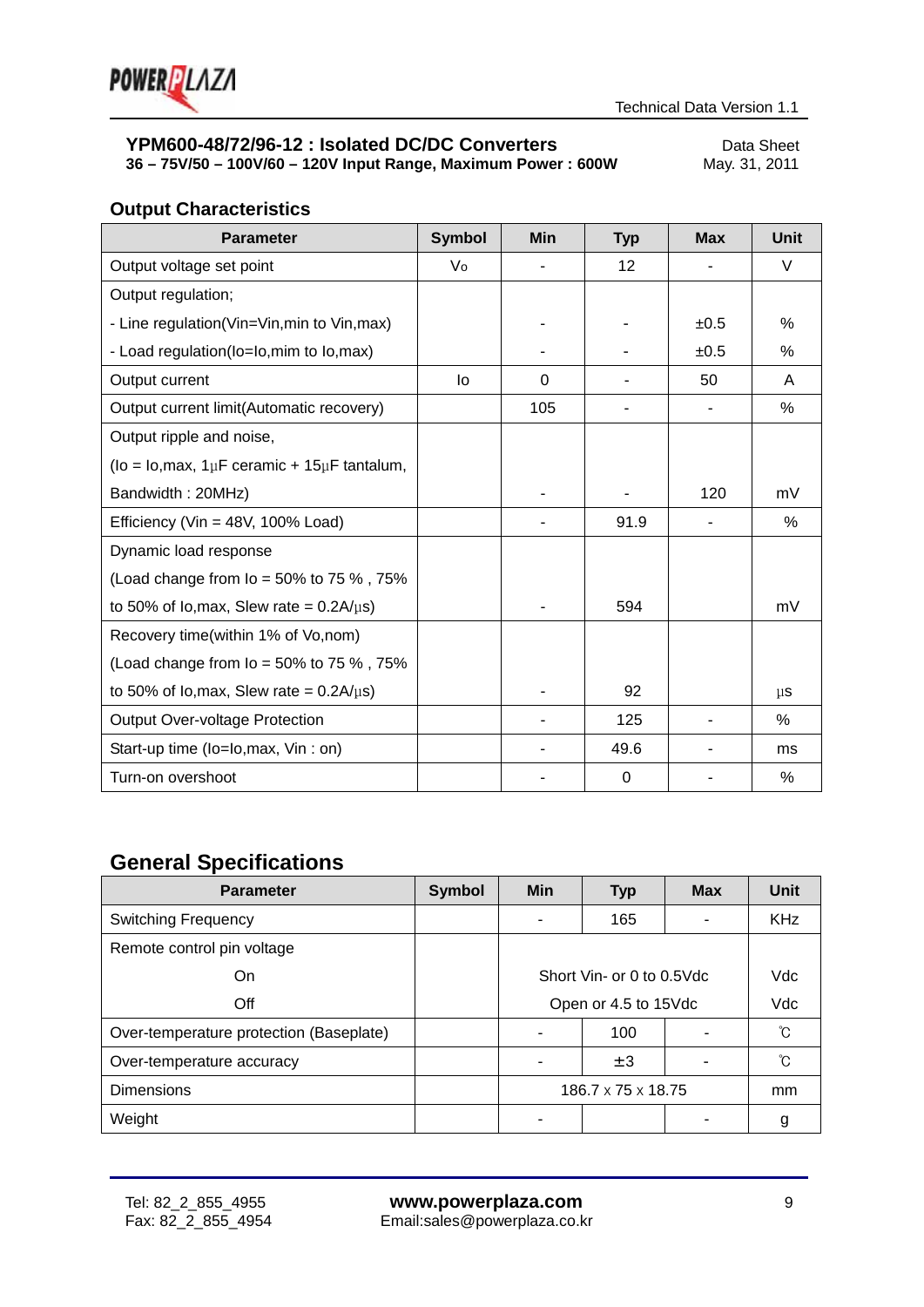

V in =  $48V$  $V$  in =  $36V$  $V$  in = 75 $V$ 

# **Characteristic Curves**

### **Efficiency**



[Fig.13] Efficiency for 36V, 48V, 75V input voltage at 25℃

### **Output Load Transient Response**



[Fig. 15] Load step: 50%-75-50% of Io, di/dt= 0.2A/us (CH3: 500mV, CH4: 10A/div, 0.5ms/div)

### **Start-up from Input Voltage**



Power Dissipation [W]

Power

Dissipation

 $\overline{\geq}$ 

[Fig.14] Power dissipation for 36V, 48V, 75V input voltage at 25℃

0 5 10 15 20 25 30 35 40 45 50 Load [A]

### **Ripple/Noise**

**Power Dissipation**



[Fig. 16] Ripple & Noise (100mV/div)

### **Input Reflect Ripple Current**

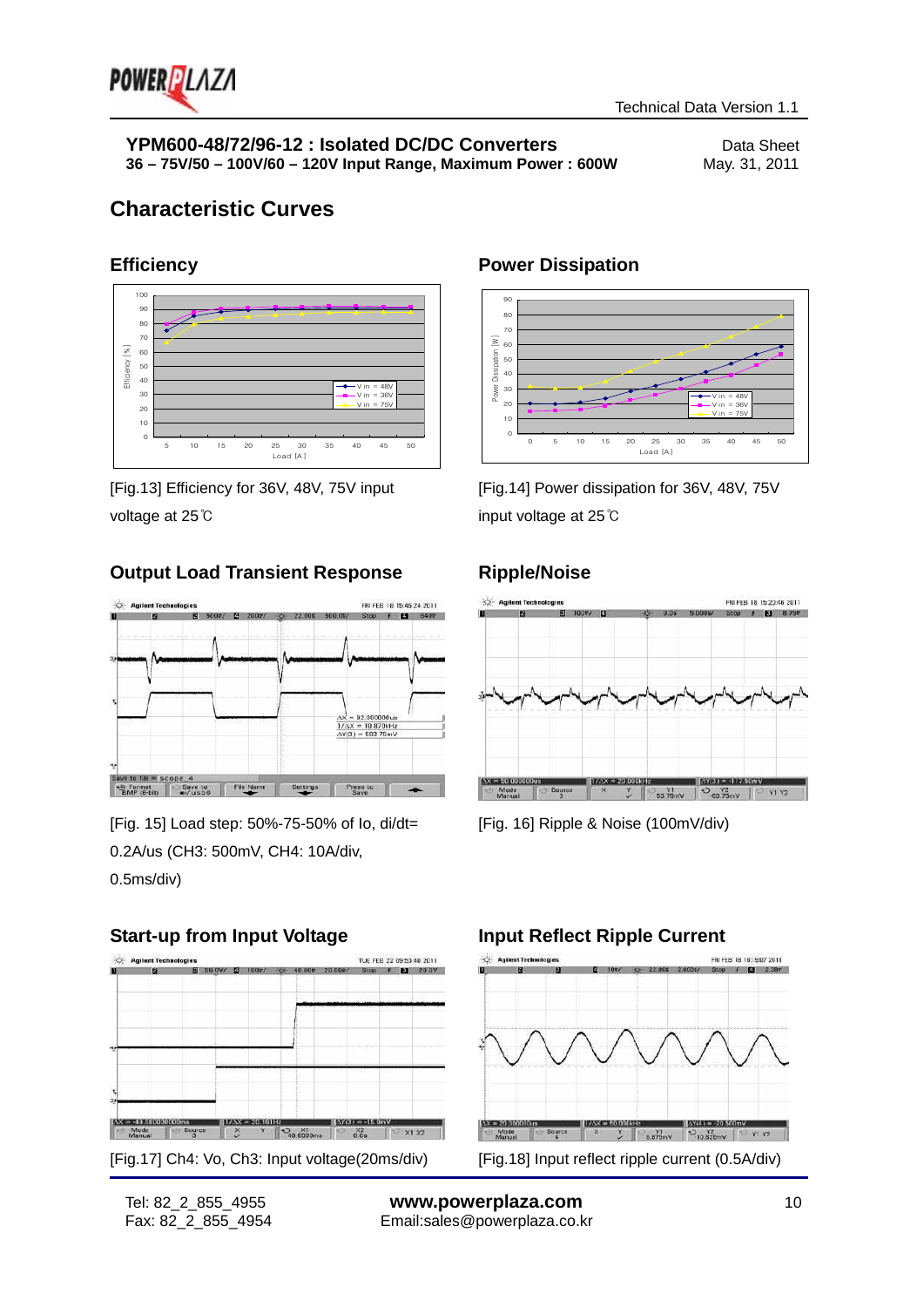

# **TEST Configurations Protection Functions**

### **Output Voltage and Efficiency**



\*All measurements are taken at the module terminals when socketing, place Kelvin connections at module terminals to Avoid measurement errors due to socket contact resistance. **Efficiency** 

$$
\eta = \left( \frac{[V_O(+) - V_O(-)] \times I_O}{[V_{in}(+) - V_{in}(-)] \times I_{in}} \right) \times 100\%
$$

### **Thermal Considerations**

This products has wide operating temperature range from -40°C to +95°C at baseplate.

However, it should be required a enough air flow for more reliable operation. Output derating curve provide designers with a quantity of a current under the desired ambient temperature and velocity of airflow.

### **Output load transient response / ripple & noise Test**

Output load transient response and ripple&noise are measured in figure. And the probe ground should be less than 1/2 inch and oscilloscope is set up 20MHz bandwidth to measure exact data.



### **Input under-voltage Lockout(UVLO)**

At input voltages below the input under-voltage lockout limit, the module operation is disabled. The module will begin to operate once the input voltage is raised above the under-voltage lockout turn-on threshold.

### **Input Over-Voltage Protection**

At input voltages over the input over-voltage lockout limit, the module operation is disabled. The module will begin to operate once the input voltage is downed under the over-voltage lockout turn-on threshold.

### **Output Over Voltage Protection(OVP)**

To provide protection in output over voltage, the Unit is equipped with internal protection circuitry. The module automatically recovers when over voltage condition is removed.

### **Over current Protection(OCP)**

To provide protection in output overload condition, the unit is equipped with internal current-limiting circuitry. At the point of currentlimit inception, the unit enters hiccup mode. Also the module automatically recovers when over current condition is removed.

### **Over Temperature Shut down(OTP)**

The converters are equipped with precision thermal-shutdown circuitry. If the internal temperature of the converter rises up to the designed operating temperature, a precision temperature sensor will power down the unit. When the internal temperature decreases below the threshold of the temperature sensor, the unit will self start.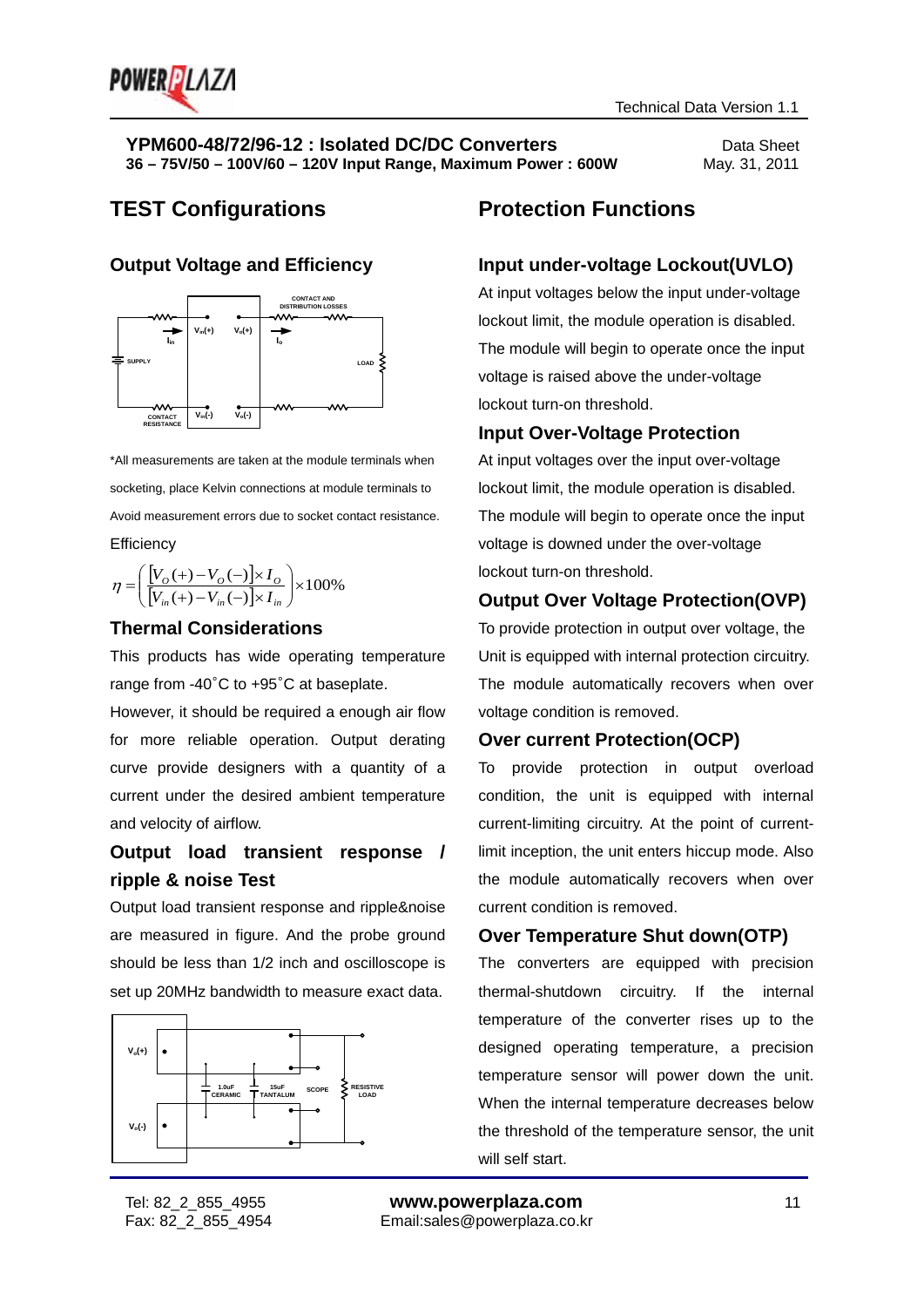

# **Pin Functions**

### **Remote On/Off Control (CNT)**

Two remote on/off options are available. Positive logic turns module on during a logic high voltage on the ON/Off pin, and off during a logic low. Our module is set up negative logic with default. If you want positive logic, contact our company.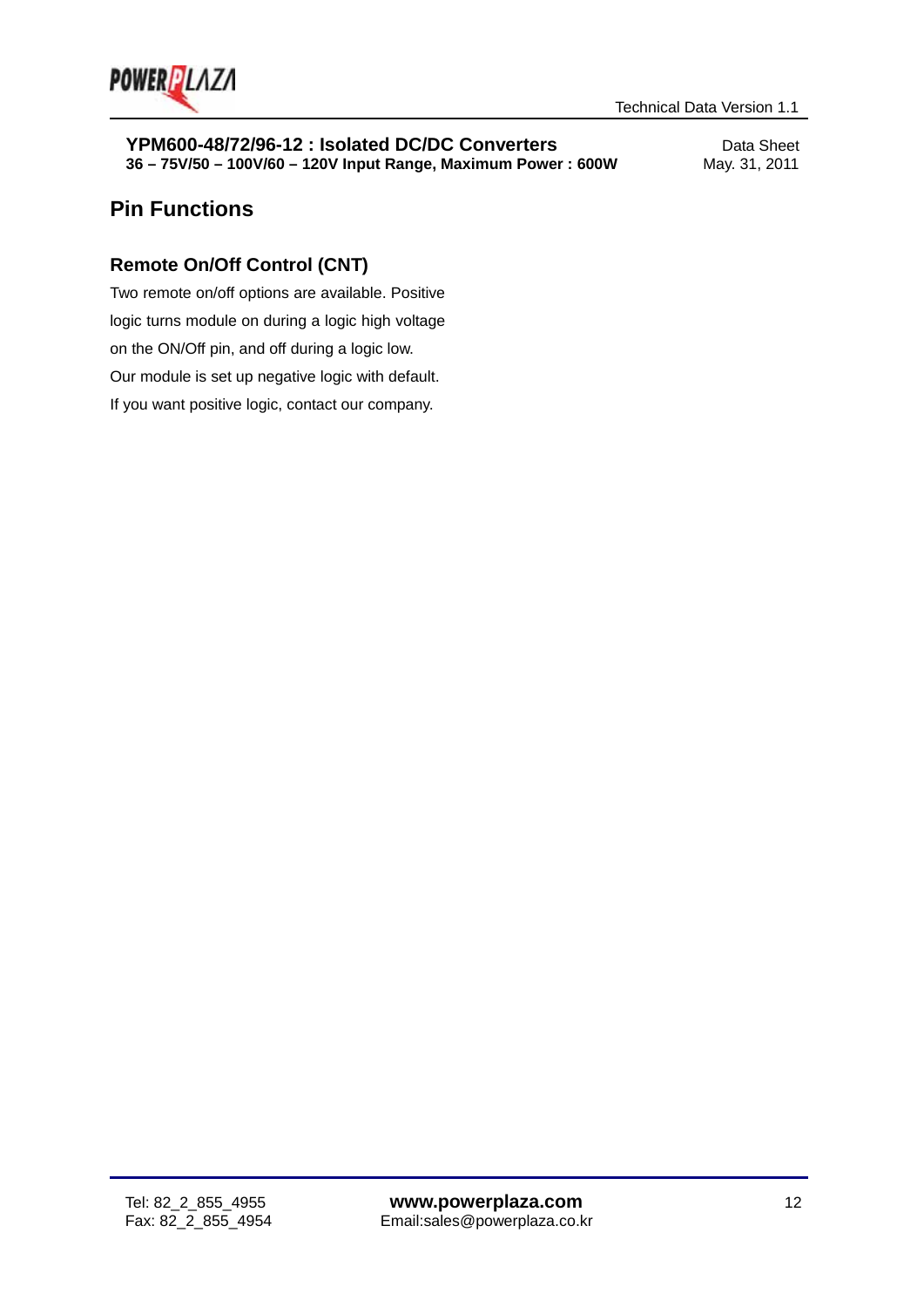

# **Mechanical Specification**



- 2. Screw pin material (1—5) : Phosphor bronze / Gold flash<br>3. For screw pin attachment , apply mouting torque of max ?Nm
	-
- 4. Cover material: PBT
- 5. Weight : Typical ?g
- 6. All dimensions in [mm]

# **Pin Assignments**

| <b>PIN</b> | <b>Function</b> |  |  |
|------------|-----------------|--|--|
|            | <b>CNT</b>      |  |  |
| 2          | -Vin            |  |  |
| 3          | $+V$ in         |  |  |
|            | +Vout           |  |  |
| 5          | -Vout           |  |  |